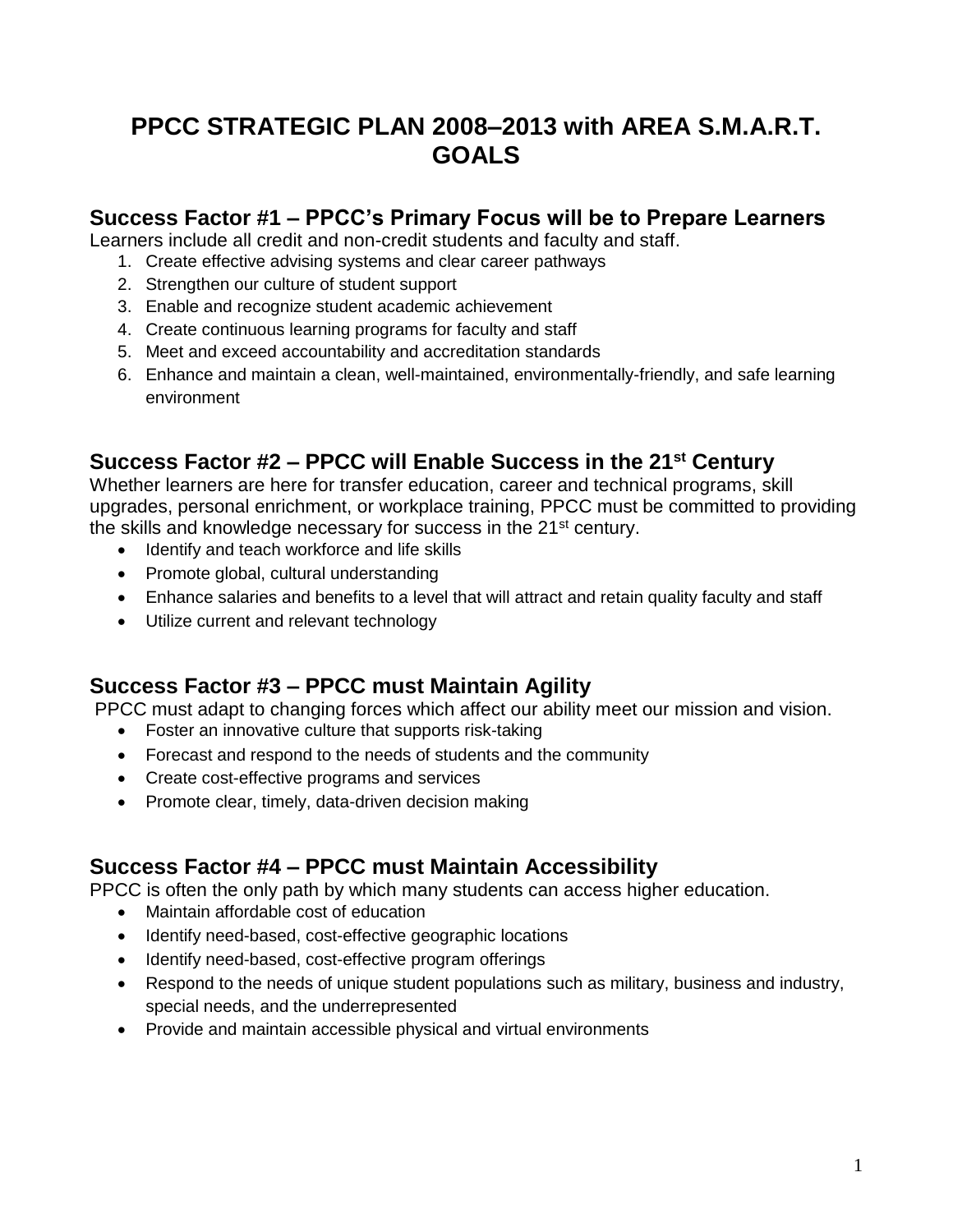## **Success Factor #5 – PPCC must Create a Culture of Engagement**

PPCC is as strong as its faculty and staff. It is through the hard work, caring, and determination of our employees that PPCC can continue to be successful.

- Foster a culture of teamwork, collaboration, and unity of purpose
- Create a safe environment for communication
- Infuse leadership throughout the institution
- Promote employee involvement in the college and community
- Improve employee recruiting, retention, empowerment, and morale

## **Success Factor #6 – PPCC must Grow FTE in a Cost-Effective Manner**

Our current funding is based primarily on FTE generation. In order for PPCC to remain vital and robust in reaching our mission and vision, we must continue to grow FTE. Cost effectiveness must be considered when growing FTE.

- Identify and develop partnerships
- Improve retention, completion, graduation, and transfer rates
- Market the college effectively
- Shift resources based on analytics
- Identify and support new opportunities for increasing academic space and commensurate infrastructure needs

## **Success Factor #7 – PPCC must Grow Revenue in a Cost-Effective Manner**

PPCC must investigate and pursue additional revenue sources in order to effectively achieve all success factors.

- Increase resources through partnerships, entrepreneurialism, grants, and contracts
- Initiate a major gifts and capital campaign
- Control costs in all processes through analysis to keep the cost of education affordable
- Develop measurement and feedback processes to assure mission accomplishment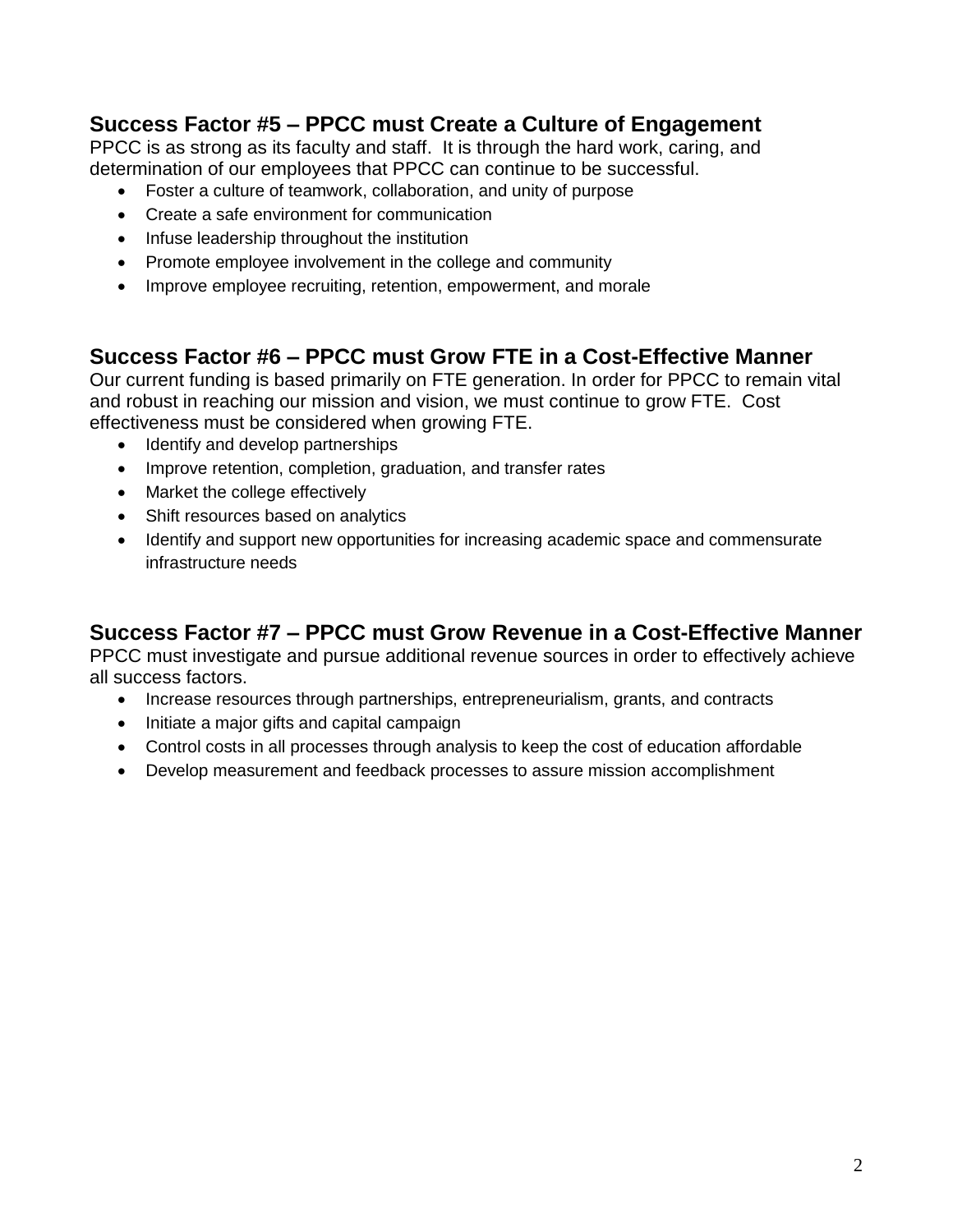# **APPENDIX – AREA S.M.A.R.T GOALS**

**Effective February 15, 2008**

## **ADMINSTRATIVE SERVICES**

## **Success Factor #1 – PPCC's Primary Focus will be to Prepare Learners**

- 1. Continuously assist in preparing learners by maintaining a clean, accessible, and safe environment that is conducive to learning.
- 2. Champion the integration of technology to better prepare learners by providing an enhanced web presence and assessing the feasibility/viability of instant message advising by academic year 2010.
- 3. Promote a climate that fosters a campaign in which unsafe conditions and processes are recognized, identified, reported, remedied or mitigated.

## **Success Factor #2 – PPCC will Enable Success in the 21st Century**

- 1. Trained in cultural awareness and sensitivity by June 30, 2009.
- 2. Provide professional development, annually, to staff as deemed relevant.
- 3. Advocate for the most current and relevant technology for students, faculty and staff.

## **Success Factor #3 – PPCC must Maintain Agility**

- 1. Continuously evaluate current processes to identify efficiencies whenever and wherever possible.
- 2. Strive to improve and streamline reports so better informed decisions can be made in a timely manner.

## **Success Factor #4 – PPCC must Maintain Accessibility**

- 1. Help maintain and foster an environment conducive to learning through community oriented policing.
- 2. Identify, through collaboration, areas where educational costs can be made more affordable.
- 3. Take a leadership role in identifying and implementing energy efficiencies as required by the Governor's Energy Office.

## **Success Factor #5 – PPCC must Create a Culture of Engagement**

1. Foster an organizational culture that supports innovation and risk taking through employee empowerment, employee recognition, and regular, effective communication.

## **Success Factor #6 – PPCC must Grow FTE in a Cost-Effective Manner**

1. Identify and support new physical plant opportunities for increasing academic space and the commensurate growth of infrastructure.

## **Success Factor #7 – PPCC must Grow Revenue in a Cost-Effective Manner**

- 1. Control costs in all business/service processes through a collaborative effort to keep the cost of education affordable.
- 2. Strive to build collaborative partnerships with neighboring agencies and explore external funding sources wherever feasible.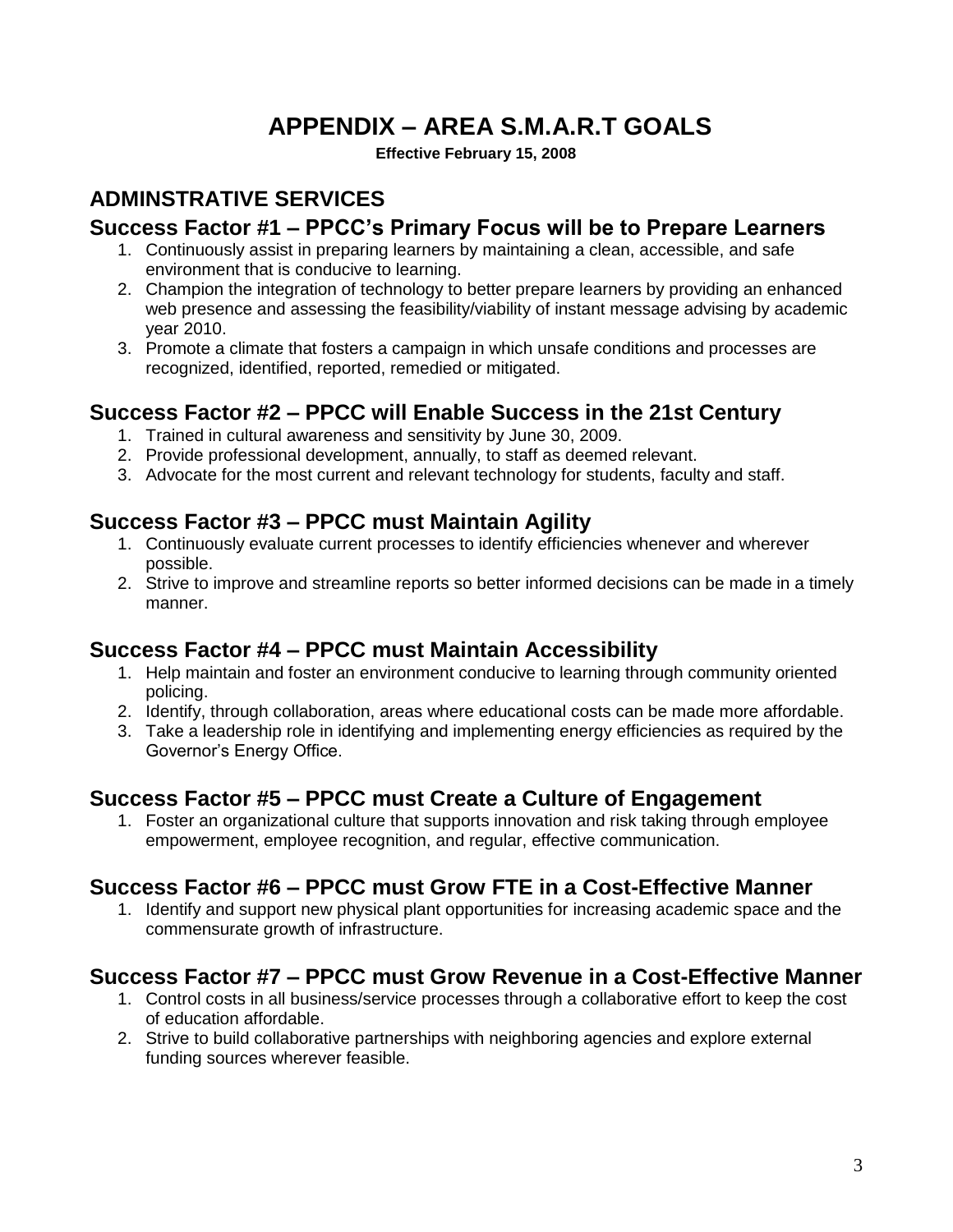# **EDUCATIONAL SERVICES**

## **Success Factor #1 – PPCC's Primary Focus will be to Prepare Learners**

- 1. A collaborative leadership team will create an advising system(s) across all campuses to include career pathways (both online and paper) by the end of 2013 academic year as measured by improved retention and graduation rates.
- 2. A collaborative team will create and enhance systems to strengthen our culture of learner support which includes academic preparation, technical skills, research, and student support services by end of academic year 2013 as measured by improved graduation rates, retention and success in learner progression.
- 3. Programs and systems will be created by CETL and appropriate leadership teams to create continuous learning programs for new, adjunct, and regular faulty and staff by 2009.
- 4. Student academic achievement will be assessed and plans to improve and enhance curriculum and programs will be developed, implemented, and monitored as measured by the HLC Assessment Academy Team and College's Outcomes Assessment Team (COAT) on an annual basis.

## **Success Factor #2 – PPCC will Enable Success in the 21st Century**

1. Anticipate, develop, and initiate the inclusion of 21st Century Skills and concepts into the curriculum as measured by assessment of student academic achievement, program advisory committees, and the program review process by the end of academic year 2013.

## **Success Factor #3 – PPCC must Maintain Agility**

- 1. Ed Services leadership will encourage and reward innovation in course format, delivery and scheduling as measured by the number of pilot projects and increased enrollment in this area; and, within the context of assessment of student academic achievement by 2013
- 2. Instructional leadership will collaborate with the community and learners to create systems to identify and respond to needs with cost-effective, timely programs as measured by implementation of credit and non-credit programs on an annual basis

## **Success Factor #4 – PPCC must Maintain Accessibility**

- 1. Continually assess cost impact of academic decisions on all stakeholders, especially students, as measured by embedding this value in VPES processes incrementally each year through 2013
- 2. PPCC will respond to community demand by establishing a presence in high growth areas as measured by establishing a full service campus on the eastern edge of Colorado Springs and outreach centers in other locations as needed by 2009.
- 3. PPCC will respond to the growing military community by establishing programs and facilities geared to the unique needs of service members, both deployed and local, and their families as measured by increased enrollment, retention and transfer rates in this population by 2013

## **Success Factor #5 – PPCC must Create a Culture of Engagement**

- 1. Foster and support a culture of inclusiveness through safe forums of communication and college activities, such as Conversation Days or Town Hall meetings, as measured by a regular campus climate survey and employee retention
- 2. In coordination with other college mission elements will develop individualized plans for succession planning, targeted leadership training, cross-training, and mentorship of employees with high leadership potential each year as measured by successfully filling the PPCC staffing pattern and increasing the promotion rates within the college.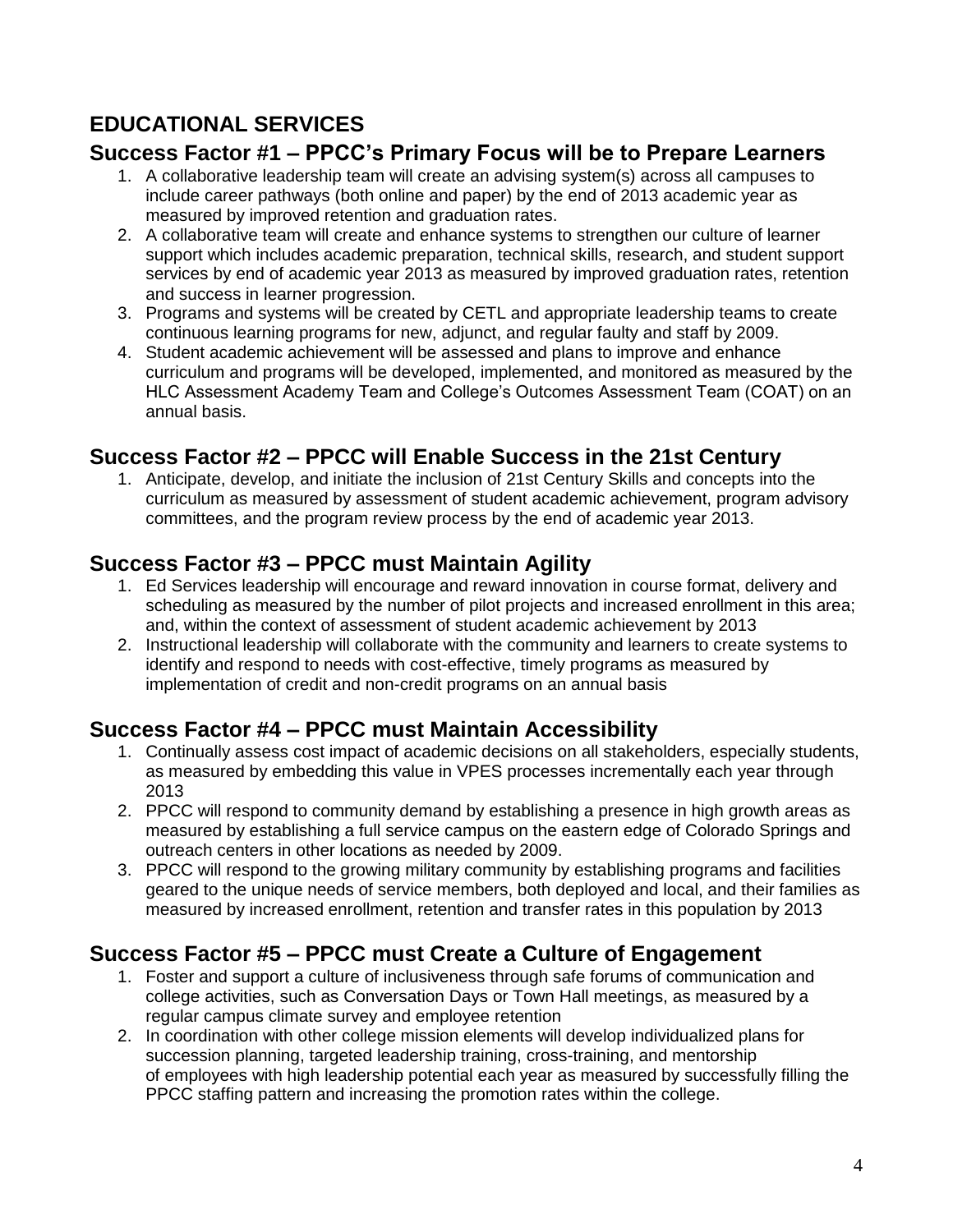## **Success Factor #6 – PPCC must Grow FTE in a Cost-Effective Manner**

- 1. PPCC FTE will continue to grow at the rate commensurate with the community population growth as measured by our 'penetration rate in the community' on an annual basis.
- 2. Instructional leadership will promote increased FTE by creating and developing new partnerships as measured by an increased number of partnerships/collaborations by 2013
- 3. Instructional leadership will promote collaboration between instruction and marketing to improve awareness of PPCC programs in the community as measured by questionnaires by 2013

## **Success Factor #7 – PPCC must Grow Revenue in a Cost-Effective Manner**

- 1. Develop an Economic and Workforce Development Division that will become self sufficient in 2011 and profit generating by 2013.
- 2. Foster entrepreneurialism/intrapreneurialism across the organization to increase revenue streams as measured by grants, collaborative partnerships and private donations

## **PRESIDENT'S OFFICE**

## **Success Factor #1 – PPCC's Primary Focus will be to Prepare Learners Foundation**

1. Make Student Crisis Management Program, CDCs and Multicultural Male Retention Initiative centerpieces of community outreach with growth in support to exceed 5 percent per year.

### **Marketing**

- 1. Create integrated synergistic connections that will present a unified, cohesive picture of the College's programs and services that the student can understand and navigate with ease, utilizing the full range of print, electronic and interactive media. Develop and implement web redesign and content management system in 2008.
- 2. Strengthen and improve the career pathways model and support recruiters and faculty advisors through an integrated network of marketing tools from now through 2013. Inform current and future students about career pathways through online, print, electronic and interactive media.

### **Office of Strategy Management**

- 1. Support faculty and staff assessment of student learning and apply the results through budget initiatives. .
- 2. Build student cohort models and tracking systems that produce an annual report of academic success, retention, and completion measures.

## **Success Factor #2 – PPCC will Enable Success in the 21st Century Foundation**

1. **PPCC Foundation**: Seed innovation across the institution through growth exceeding 5 percent per year in the foundation's Innovation Awards. These grants will become increasingly competitive, sought after and valued.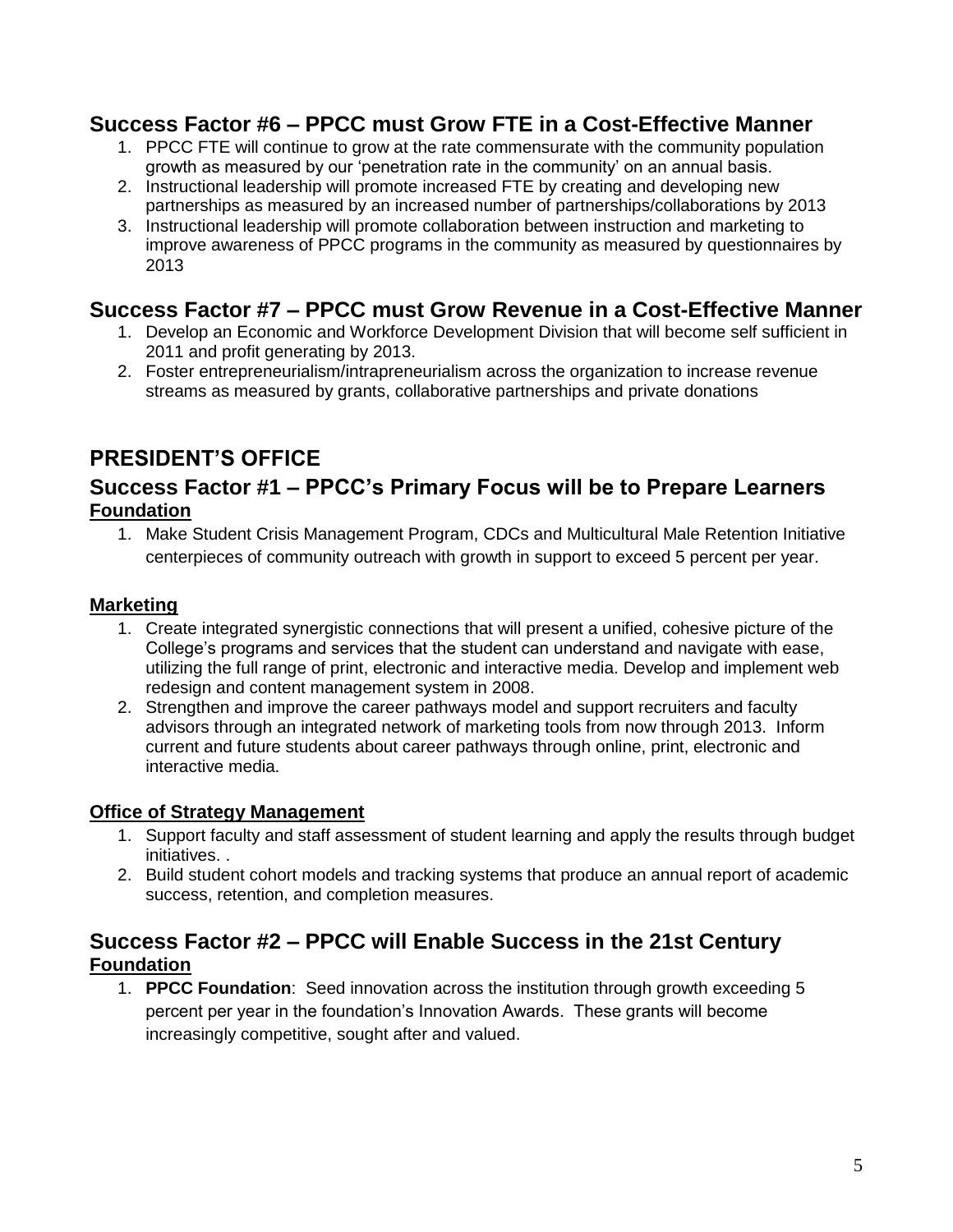### **Human Resources**

- 1. Maintain a culture that emphasizes a violence free workplace environment at the College All employees of the College are responsible for maintaining a culture that emphasizes a safe and productive workplace free from workplace violence.
	- Create a comprehensive workplace violence prevention initiative (including a threat/risk assessment)
	- Promulgate formal workplace violence procedures
	- Create incident management and response systems
	- Educate all campus community members about workplace violence through appropriate training vehicles
	- Provide for post-incident review and analysis
- 2. Develop a culture that emphasizes a safe workplace at the College All employees of the College are responsible for maintaining a culture that emphasizes a safe and productive workplace free from accidental injury or death.
	- Commission a comprehensive workplace safety and risk assessment
	- Promulgate formal workplace safety procedures that foster supervisor/employee accountability
	- Create incentive programs for safe practices and measurable decreases in Workers Compensation claims
	- Educate all campus community members about workplace safety through appropriate training vehicles
	- Provide for post-incident review and analysis between employee and supervisor

#### **Marketing**

- 1. Marketing & Communications will brand the College as a vital community partner for economic growth, by working in partnership with the Dean of Economic & Workforce Development.
- 2. Promote and market the College's job training programs to local business and industry and recruit their employees for training and job skill enhancement, ongoing through 2013. (Measurable goals to be determined by Dean of EWDD).

### **Office of Strategy Management**

- 1. The Office of Strategy Management will support annual program accreditation and program review to align learning assessment, academic planning, and college priorities.
- 2. The Office of Strategy Management will track and gather after-graduation performance data about transfer students and graduates in a yearly follow-up report.

# **Success Factor #3 – PPCC must Maintain Agility**

#### **Foundation**

- 1. Seed innovation across the institution through growth exceeding 5 percent per year in the foundation's Innovation Awards. These grants will become increasingly competitive, sought after and valued.
- 2. Be key point of authoritative connectivity for the community, facilitating collaboration on college strategic programs and serve as a leadership resource that is regularly sought after by the community. Tracking mechanisms to be developed with assistance of Office of Strategy Management as necessary.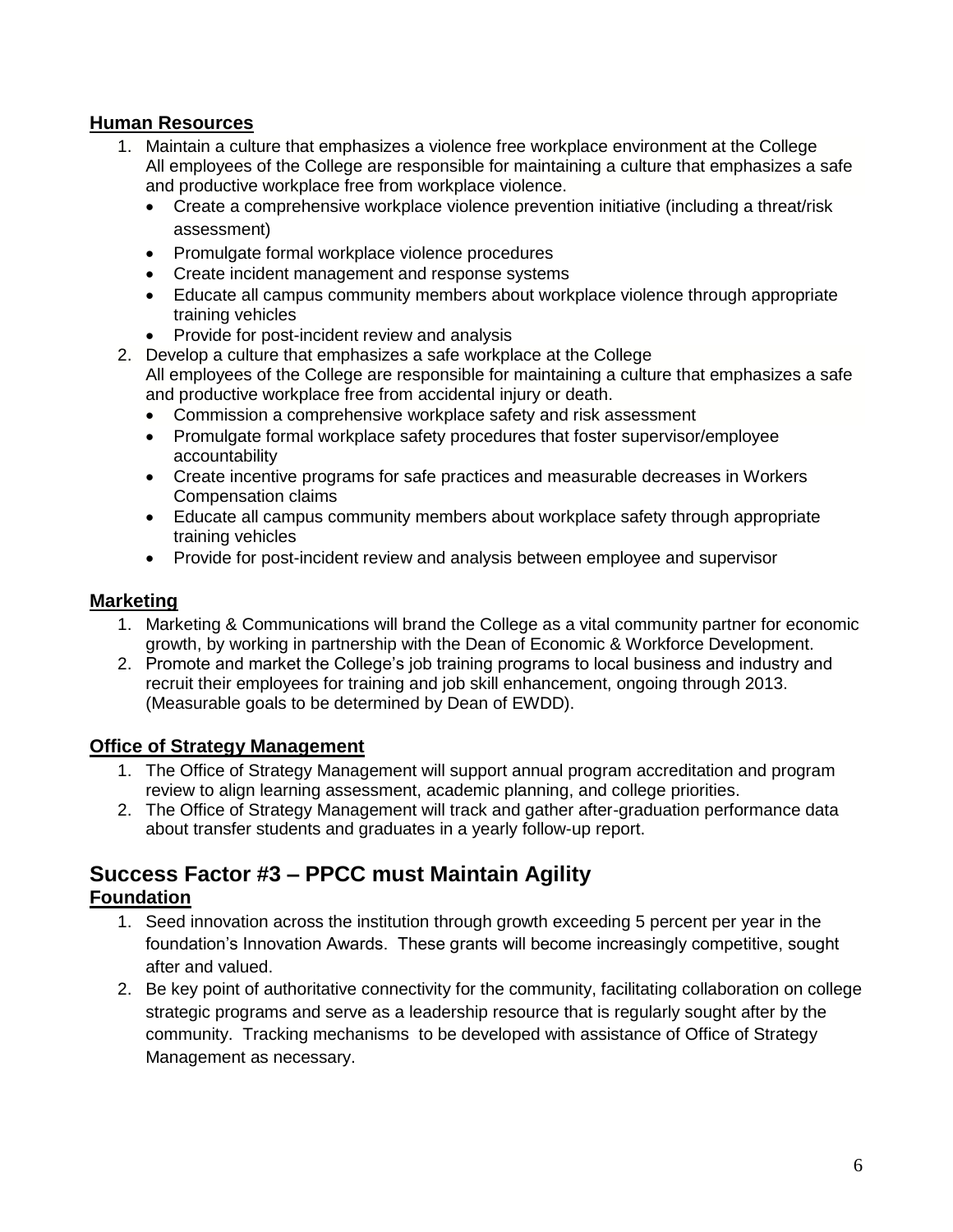### **Marketing**

- 1. Continue to create and present a fresh, relevant and cutting-edge face to the community that excites and engages youth and adults in their pursuit of higher education, and fosters the public image of PPCC as a college of first choice.
- 2. Continue to incorporate changing technology into our marketing strategy, such as content management for the web, web-based marketing, podcasts and social networking. Adapt strategies and reallocate resources as required to utilize these technologies. Ongoing through 2013.

#### **Office of Strategy Management**

- 1. Build data systems for accountability, effectiveness, strategy and partnership development that annually produce all required institutional reports to governance agencies and the community.
- 2. Conduct reviews of key end user groups to define information needs and to develop data validation and standardization.

### **Success Factor #4 – PPCC must Maintain Accessibility Foundation**

- 1. Enhance accessibility for students through development of a highly user friendly, responsive scholarship administration and ensure growth in scholarship dollars exceeding 5 percent per year.
- 2. Create infrastructure, compelling case for multi-year, multi-million dollar major gifts/capital campaign and begin quiet phase of campaign no later than January '09.

### **Marketing**

- 1. Continue to promote the college as approachable, accessible and affordable. We will continue to focus on the importance of rigorous academics, transferability, smaller classes, variety of programs, and the array of support services and resources available to our students. We believe this is the hallmark of the community college, and key to our marketing strategy.
- 2. Target our outreach to all levels of learners in a broad demographic, to include high school students, adults, minorities, women, military, distance learners, home schooled, at-risk, rural, and other niche markets.

### **Office of Strategy Management**

- 1. Support the planning or evaluation of at least one college and community partnership annually to improve accessibility and expand the FTE base.
- 2. Conduct an annual student needs study to develop cross-functional success strategies.

## **Success Factor #5 – PPCC must Create a Culture of Engagement Foundation**

1. Utilitize Colorado Combined Campaign and upcoming major gifts/capital campaign as important vehicles for increasing engagement in college initiatives – measured in increases in dollars given by staff and faculty, percentage of givers among staff and faculty, and participation levels as advocates for the college in our community outreach.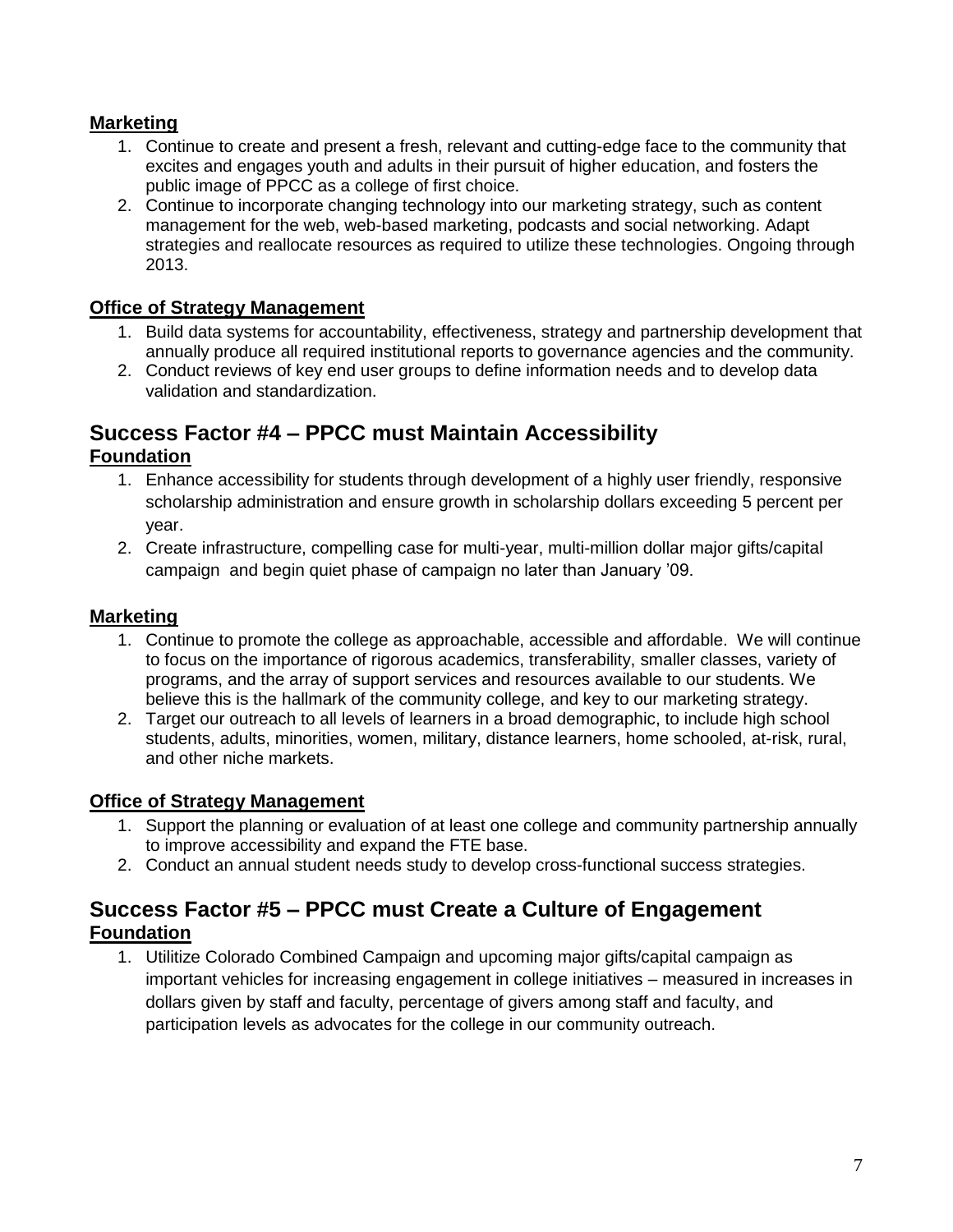### **Human Resources**

- 1. Recruit and support excellent and diverse APT, Classified and Faculty Pikes Peak Community College believes that cultural and social diversity contributes to the richness and vitality of the educational and employment experience of the college community.
	- Assure that current and accurate job descriptions exits for all positions
	- Provide competitive salaries and compensation packages at all employee levels
	- Expand employee benefits that are non-pecuniary in nature
	- Provide institutional resources to target diverse populations for position vacancies

 Analyze and create necessary support systems to enhance a diverse workforce and a spirit of inclusion

- Expand campus resources for professional development and training
- Empower search and screening committees to be responsible for recruiting applicants
- Provide administrative training and mentoring for new area/department leaders 2. Reduce employee turnover and increase employee satisfaction
	- Increasing employee satisfaction leads to employee retention and forgoes the expense involved in hiring employee replacements
		- Review and strengthen the employee exit interview process for employees departing the college
		- Incorporate exit interview results when addressing retention factors
		- Take steps to ensure faculty and staff are effectively and fully integrated into their departments
		- Continuously improve reward systems based on excellence in work performance
		- Develop and utilize an employee satisfaction survey
		- Incorporate survey results when addressing employee satisfaction

#### **Marketing**

- 1. By producing the bi-weekly E-News, Marketing & Communications plays an important role in recognizing the accomplishments of faculty and staff. We inform the college community of important events, activities and developments, and foster open communication throughout all campuses, divisions and departments of the college. We actively encourage faculty and staff to submit information to the E-News for communication with the entire college community.
- 2. Raise the image and prestige of the College in the community by extolling the accomplishments of our college, faculty and staff through publicity in print and electronic media.

#### **Office of Strategy Management**

- 1. Based on institutional needs, annually develop collaborative projects as professional development activities for faculty or development of student inquiry skills.
- 2. Develop a Web-based data system that tracks requests, increases direct information access, and provides training for data use and interpretation.
- 3. Build a Web-based strategic enterprise management system that supports executive decision making and provides training for data use and interpretation.

## **Success Factor #6 – PPCC must Grow FTE in a Cost-Effective Manner Foundation**

1. Create infrastructure, compelling case for multi-year, multi-million dollar major gifts/capital campaign and begin quiet phase of campaign no later than January '09.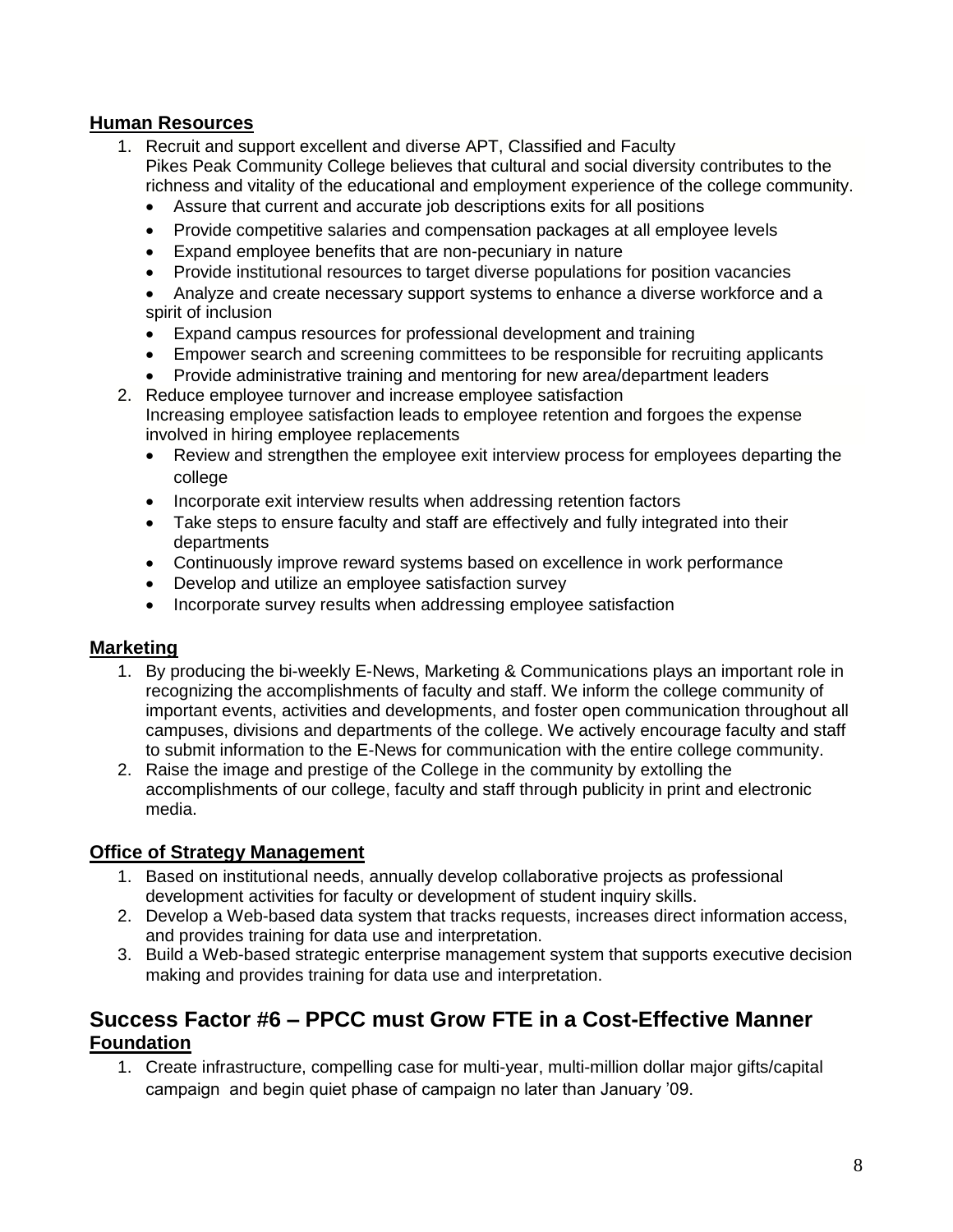## **Marketing**

- 1. Increase the overall percentage of high school students from the Pikes Peak Region who enroll at PPCC immediately after graduation to 25% by 2010.
- 2. Utilize data analysis to effectively target the college's marketing efforts and improve market share. Increase the percentage of residents age 18 and older in El Paso County who attend PPCC to 3% during 2008-09.
- 3. In coordination with the Dean of EWDD, strengthen recruiting efforts with existing businesses to increase the number of incumbent workers attending PPCC. Get the PPCC website link placed on local business and industry internal websites promoting education opportunities for their workforce.
- 4. Conduct at least two focus groups a year with high school students to identify and gather information about effective ways to deliver college marketing and recruiting.

## **Office of Strategy Management**

- 1. The Office of Strategy Management will design and annually conduct two process improvement studies for curriculum, instruction, student development, or administration.
- 2. The Office of Strategy Management will collaboratively develop facilities utilization models and analysis to improve current and future delivery of instruction and services.

## **Success Factor #7 – PPCC must Grow Revenue in a Cost-Effective Manner Foundation**

- 1. Serve as an institution-wide resource and leader in activities related to economic and community development.
- 2. Complete three-year update of PPCC economic impact study, released in June '05, no later than fourth quarter of calendar year 2008.

## **Marketing**

- 1. Engage with PPCC Foundation and Economic and Workforce Development Division and provide marketing and public relations support to help them meet their goals.
- 2. Grow student recruiting efforts by solidifying and building new relationships with high schools and their counselors, home school associations, alternative schools, the military community, and business and industry.
- 3. Increase the number of home school students attending PPCC by 1% by Fall, 2008.
- 4. Create a student referral program that will provide recruiters with contacts for recruiting by Fall, 2008.
- 5. Continue to seek and create new opportunities for our recruiters to interact with the public, through such venues as the recruiters' new bi-monthly Email Minute, the Sky Sox Grand Slam Scholarship, the Kane Family Scholarships, radio and television talk shows, education and job fairs, and other community events.

## **Office of Strategy Management**

- 1. The Office of Strategy Management will develop a tracking system and data bank to plan and evaluate educational initiatives that increase revenue through external funding and partnerships.
- 2. The Office of Strategy Management will conduct an annual evaluation of mission accomplishment based on measurement of how well institutional resources met prioritized needs.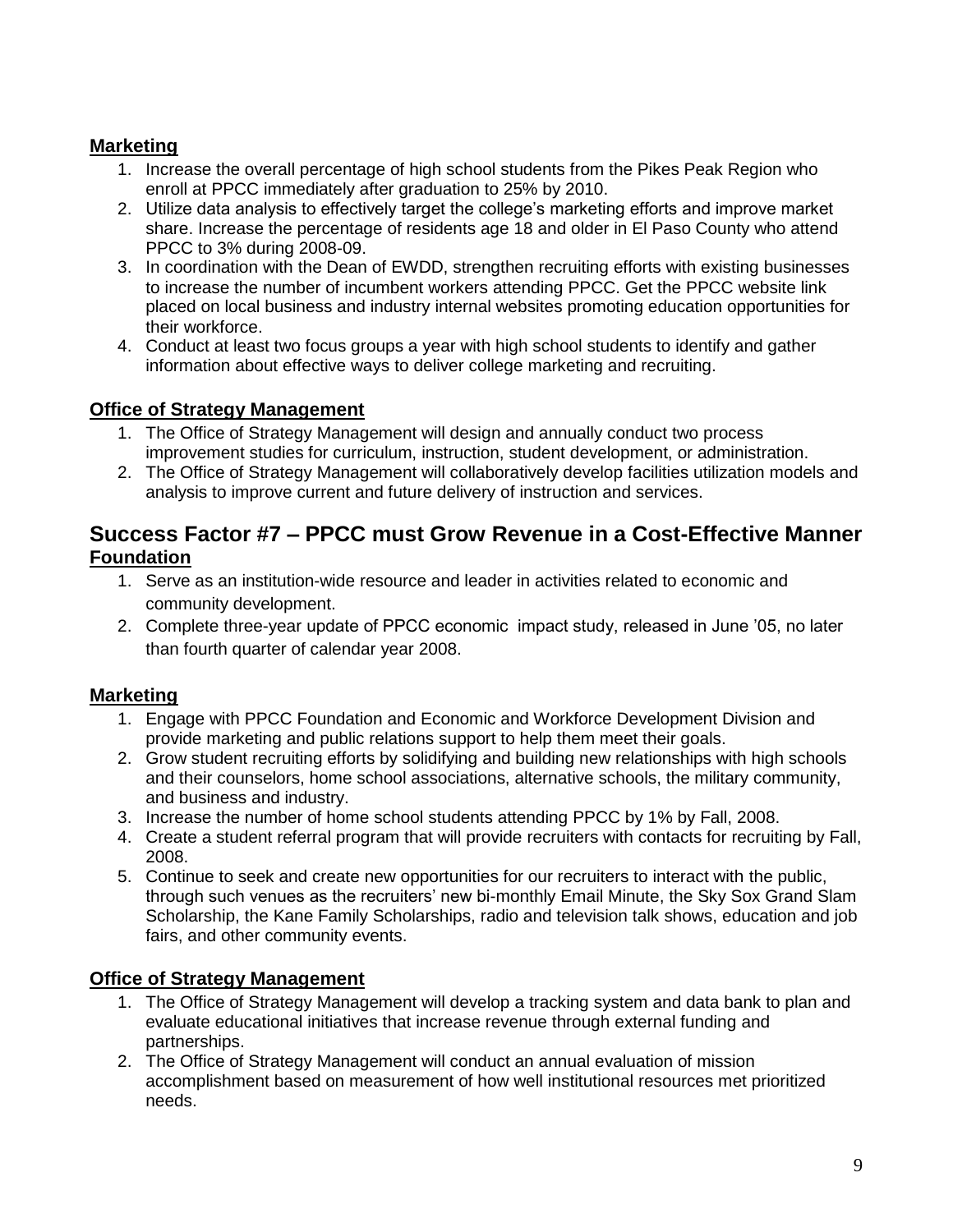## **STUDENT SERVICES**

## **Success Factor #1 – PPCC's Primary Focus will be to Prepare Learners Crisis Counseling**

- 1. The Crisis Counselors and Student Urgent Response Force will continue to refine and develop the role and function of the Student Crisis Counseling Office by the end of 2009 academic year.
- 2. Progressively expand access of crisis counseling to all campuses by 2011.
- 3. Create a full-service counseling center to meet broad counseling and referral needs at all PPCC campuses by 2012.

#### **Testing Center**

1. Increase availability and access for all Testing Center services across all campuses by 2010.

#### **Child Development Centers**

- 1. The CDC will establish a system of identifying student parents with children enrolled in the CDC who need assistance and additional family supports to achieve academic progress by the end of the 2009 academic year.
- 2. The CDC will pilot a system of providing student parents with family supports and resources to enhance their student success as measured by data collection by the end of the 2010 academic year.

## **OASIS**

1. Fully accommodate all registered OASIS students by 2012 (staff, technology, hours of operation, centers at each campus).

### **SSS**

1. Re-write TRiO SSS Grant RFP by fall 2008 and obtain renewed funding.

### **Multicultural Retention**

- 1. Increase the graduation rate of minority male students by 2010.
- 2. Enable minority male student academic achievement via a mentoring program, implemented by the end of fall 2008.
- 3. Showcase minority male academic achievement through community celebrations by 2009..

### **Career Planning & Advising**

1. Create a consistent, comprehensive system of career planning and advising across all campuses to support students in attaining their academic and career goals, incorporating the philosophy of career mapping for all students, by the end of the 2011 academic year.

### **Learning Assistance Center**

- 1. Utilize technology to expand program workshops for students by 2009.
- 2. Provide more variety of college success workshops by 2009.

- 1. Enrollment Services will assist with developing processes that ensure degrees and certificates are awarded to all students qualified to receive them by 2010.
- 2. Expand Enrollment Services access during Weekend College and other peak registration periods by 2009.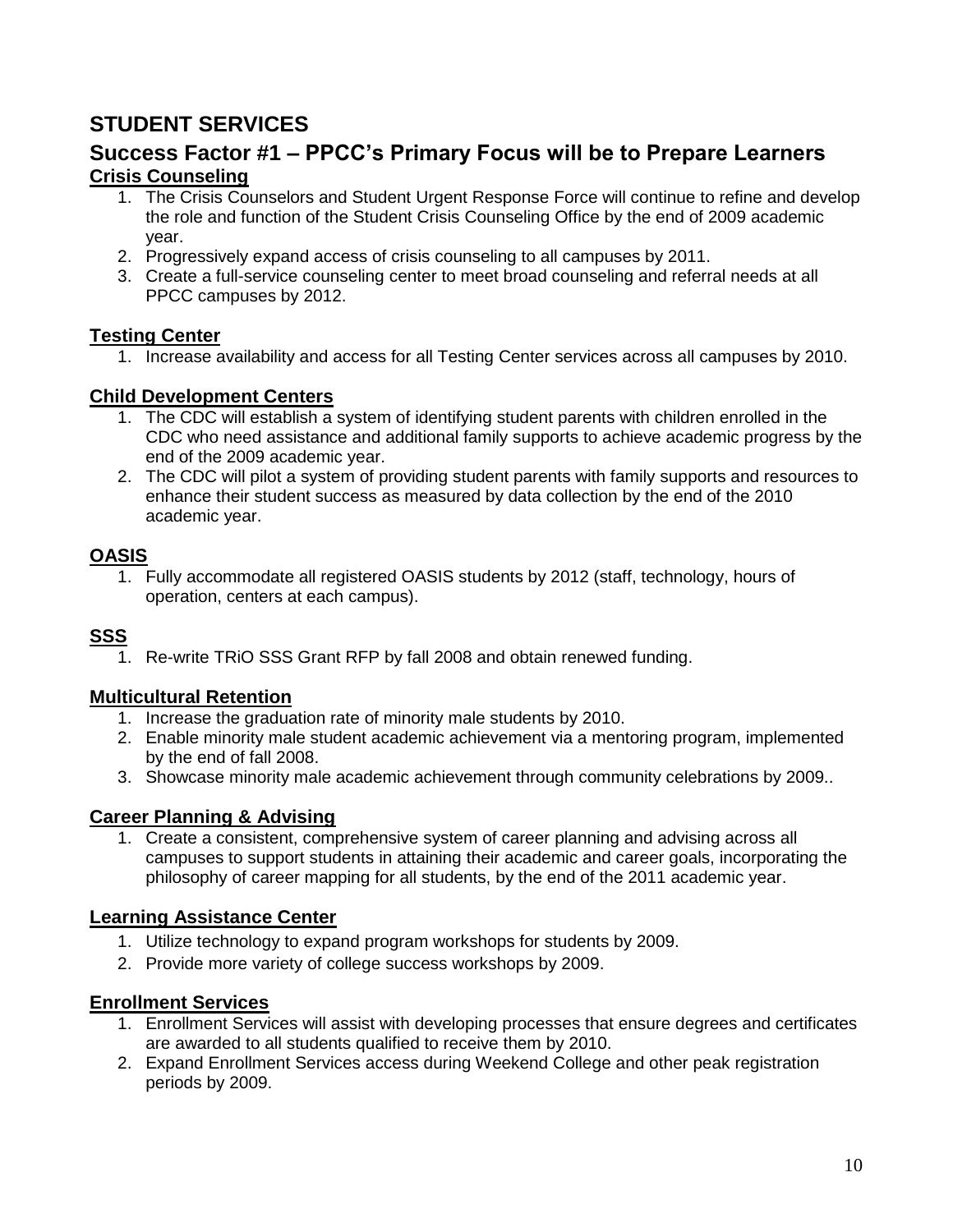- 3. Enrollment Services will work with other campus offices to explore weekend hours during peak registration periods.
- 4. Incorporate Velocity Center concept to Downtown Studio campus Enrollment Services operation by 2009.
- 5. Collaborate on operational plans for Falcon campus.
- 6. Enrollment Services will reduce PPCC's Cohort Loan Default rate by FY 2011.
- 7. Enrollment Services will utilize innovative tools to communicate with our students more effectively and efficiently by 2009.

### **VPSS**

- 1. Collaborate with all Student Services areas to create a one-stop center by 2010.
- 2. Establish PPCC campus in partnership with D-49 in Falcon by 2008.
- 3. Create an ésprit de corps and division identity for the Division of Student Services while functioning in a collaborative model across college divisions by the end of 2008.

## **Success Factor #2 – PPCC will Enable Success in the 21st Century OASIS**

1. Create collaborative disability and disability services awareness training with stakeholders (students, faculty, staff, and community resources).

## **Student Activities**

1. Plan array of activities focusing on global, cultural understanding at all three campuses at least once per term starting fall 2008.

## **SSS**

1. Highlight skill development for target TRiO populations in accordance with grant criteria..

### **Multicultural Retention**

1. Provide a safe environment for minority male students to learn life and workforce skills through mentoring, workshops, and connections to the college community by the end of spring semester 2008.

### **Learning Assistance Center**

- 1. Utilize technology to expand program workshops for students by 2009.
- 2. Explore options for online tutoring by 2010.

## **Campus Life**

1. Campus Life will continue to build community through programs, services and environments that inspire learning, promote personal growth and foster responsible citizenship.

#### **Success Factor #3 – PPCC must Maintain Agility Crisis Counseling**

- 1. The Crisis Counselors and Student Urgent Response Force will continue to refine and develop the role and function of the Student Crisis Counseling Office by the end of 2009 academic year.
- 2. Progressively expand access of crisis counseling to all campuses by 2011.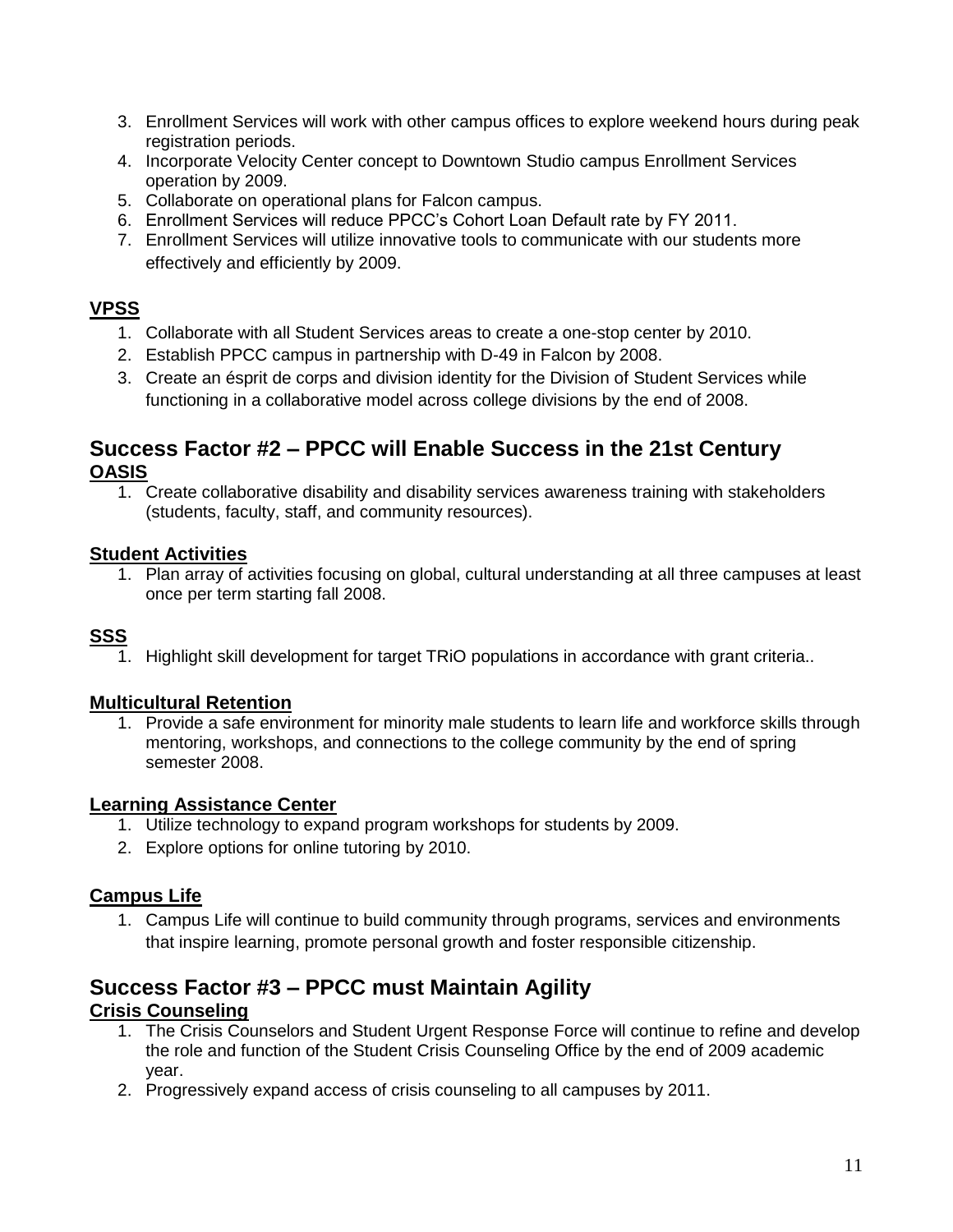3. Create a full-service counseling center to meet broad counseling and referral needs at all PPCC campuses by 2012.

## **Fitness Center / Clubs / SG**

1. Create more opportunities for sport club/intramural involvement by fall 2008.

## **OASIS**

- 1. Provide open forum opportunities for faculty and staff to discuss issues, best practices, and teaching/accommodative strategies for students with disabilities.
- 2. Expand training, expertise and technology for innovative, timely, and efficient accommodations for OASIS students by 2010.

### **Student Activities**

1. Conduct research with students at annual Welcome Picnics to discern programming needs and interests beginning fall 2008.

## **Enrollment Services**

- 1. Enrollment Services will assist with developing processes that ensure degrees and certificates are awarded to all students qualified to receive them by 2010.
- 2. Expand Enrollment Services access during Weekend College and other peak registration periods by 2009.
- 3. Enrollment Services will work with other campus offices to explore weekend hours during peak registration periods.
- 4. Incorporate Velocity Center concept to Downtown Studio campus Enrollment Services operation by 2009.
- 5. Collaborate on operational plans for Falcon campus.
- 6. Enrollment Services will reduce PPCC's Cohort Loan Default rate by FY 2011.
- 7. Enrollment Services will utilize innovative tools to communicate with our students more effectively and efficiently by 2009.
- 8. Develop and use policies and procedures manual to ensure consistent services for students by 2009.

## **Campus Life**

1. Campus Life will continue to sponsor programs and services based on needs assessment (SSI)

## **VPSS**

- 1. Collaborate with all Student Services areas to create a one-stop center by 2010.
- 2. Design and implement conference center environment in C-Building by 2008.
- 3. Establish PPCC campus in partnership with D-49 in Falcon by 2008.
- 4. Create an esprit de corps and division identity for the Division of Student Services while functioning in a collaborative model across college divisions by the end of 2008.

#### **Success Factor #4 – PPCC must Maintain Accessibility Testing Center**

1. Expand access to GED testing by increasing site options by 2009.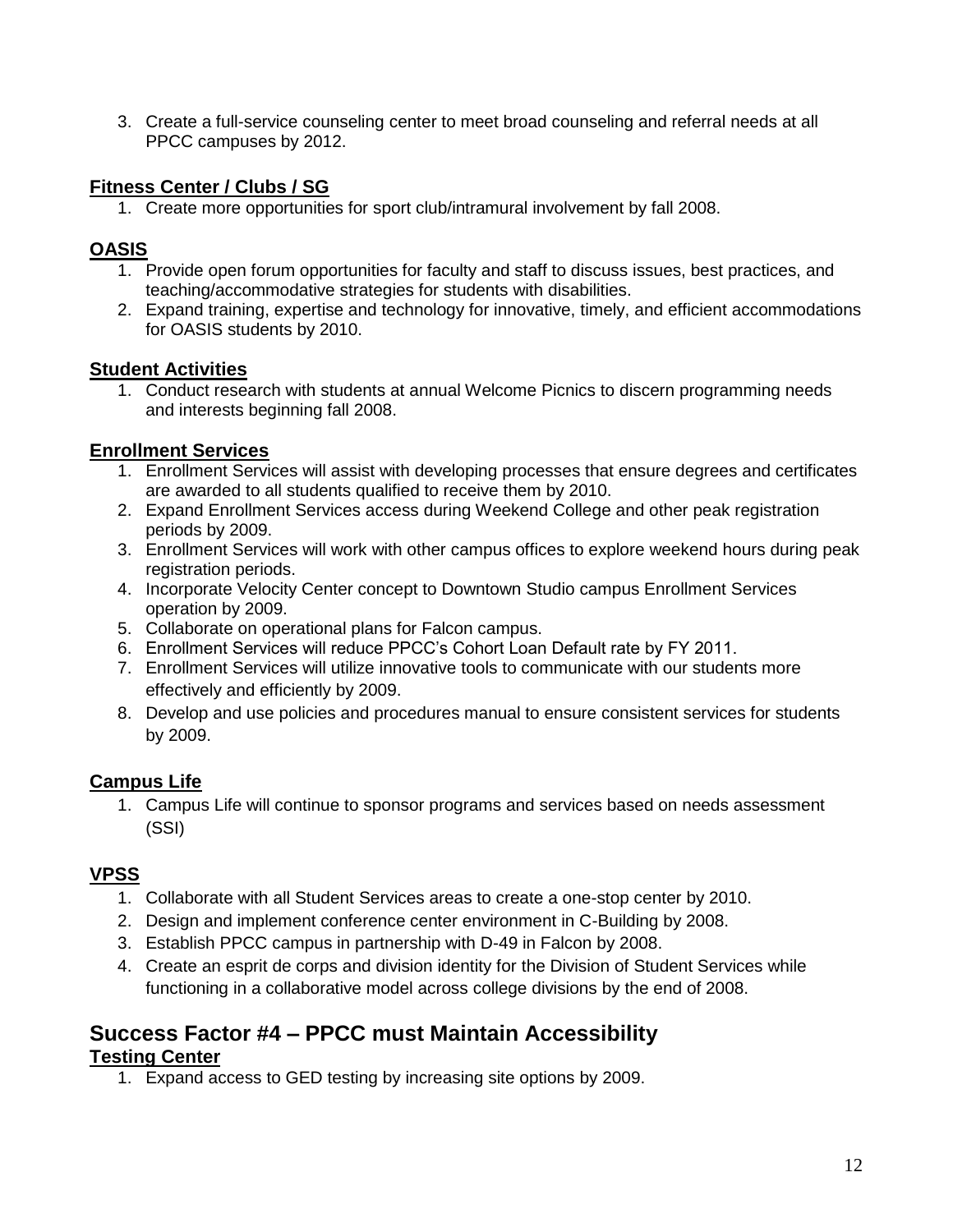### **Child Development Centers**

- 1. The CDC will provide an income based sliding scale including the acceptance of child care payment through the Colorado Child Care Assistance program through the end of the 2011 academic year.
- 2. The CDC will respond to student and community needs by analyzing the need, cost effectiveness and possible partnerships for additional student child care service programs and geographical locations by the end of the 2011 academic year.

### **Fitness Center / Clubs / SG**

1. Expand Wellness and PED options to Rampart Range Campus site by spring 2009.

### **OASIS**

- 1. Expand awareness among faculty of OASIS students relative to accessible alternate-format instructional materials by 2009.
- 2. Provide input regarding the benefits to all students regarding the adoption of textbooks that have existing accessible alternate format materials.
- 3. Provide input regarding the benefits to all students regarding delaying the turnover of textbook adoptions that do not have existing accessible alternate format materials that must be created in-house via a huge commitment of time and resources.

#### **Student Activities**

1. Increase scope of student activity programming on all campuses based on enrollment and collaborative efforts with faculty and academic programs by 2010.

#### **Learning Assistance Center**

1. Increase student access to tutoring and supplemental instruction by extending to multiple campuses, weekend college, and virtual environments by 2009.

#### **Career Planning & Advising**

1. Create a consistent, comprehensive system of career planning and advising across all campuses to support students in attaining their academic and career goals, incorporating the philosophy of career mapping for all students, by the end of the 2011 academic year.

#### **Multicultural Retention**

- 1. The Multicultural Retention office will provide ease of access for target populations to tutoring and other college and community resources by 2009.
- 2. Expand Multicultural Retention office presence to all campuses by 2012.

- 1. Enrollment Services will assist with developing processes that ensure degrees and certificates are awarded to all students qualified to receive them by 2010.
- 2. Expand Enrollment Services access during Weekend College and other peak registration periods by 2009.
- 3. Enrollment Services will work with other campus offices to explore weekend hours during peak registration periods.
- 4. Collaborate on operational plans for Falcon campus and expand access at all campuses via appropriate staffing levels.
- 5. Enrollment Services will reduce PPCC's Cohort Loan Default rate by FY 2011.
- 6. Enrollment Services will utilize innovative tools to communicate with our students more effectively and efficiently by 2009.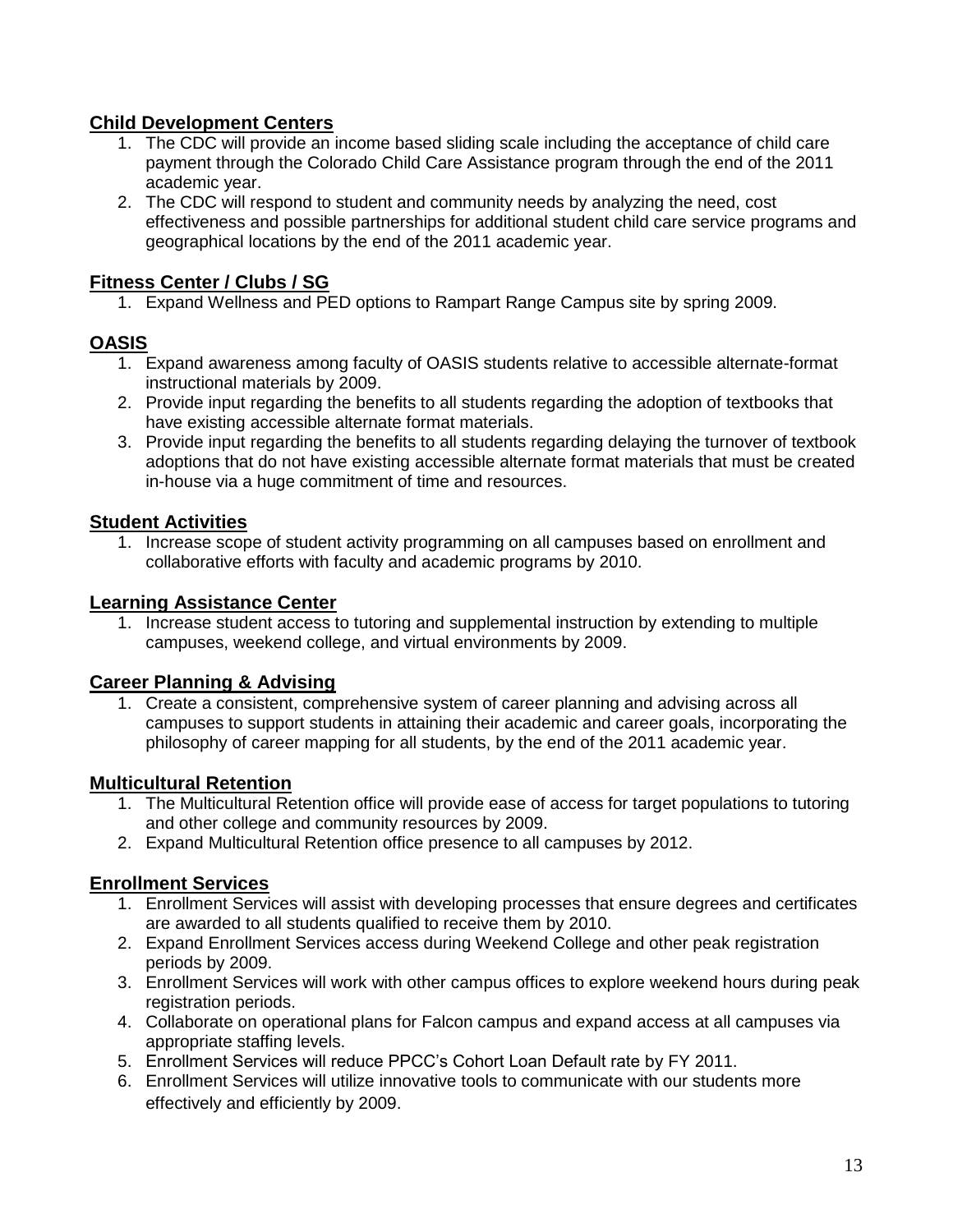## **Campus Life**

1. Respond to increased needs for Campus Life availability across all campuses.

## **VPSS**

- 1. Collaborate with all Student Services areas to create a one-stop center by 2010.
- 2. Design and implement conference center environment in C-Building by 2008.
- 3. Establish PPCC campus in partnership with D-49 in Falcon by 2008.

## **Success Factor #5 – PPCC must Create a Culture of Engagement Crisis Counseling**

1. The Student Crisis Counseling Office will work with PPCC and the broader community to strengthen relationships and create effective procedures by the end of 2010 academic year.

#### **Testing Center**

1. Provide comparable testing services available at all campuses by 2012.

#### **Fitness Center / Clubs / SG**

1. Expand Wellness educational programs for students and faculty/staff at both Centennial and Rampart Range campuses by spring 2009 .

#### **Student Activities**

1. Infuse a culture of student recognition for out-of-class learning (clubs, Student Government, etc.) by 2009.

#### **Multicultural Retention**

1. The Multicultural Retention office will partner with academic and student services to enhance understanding of minority male success factors by 2009.

#### **Learning Assistance Center**

1. Collaborate with Multicultural Retention office to track high-risk students by 2010.

#### **Dean of Students**

 Increase awareness and understanding of Pikes Peak Community College Student Standards of Conduct and student judicial affairs process throughout the college community by 2010 in order to foster a positive environment conducive to learning and working.

- 1. Enrollment Services will assist with developing processes that ensure degrees and certificates are awarded to all students qualified to receive them by 2010.
- 2. Expand Enrollment Services access during Weekend College and other peak registration periods by 2009.
- 3. Enrollment Services will work with other campus offices to explore weekend hours during peak registration periods.
- 4. Enrollment Services will collaborate on operational plans for Falcon campus and expand access at all campuses via appropriate staffing levels.
- 5. Enrollment Services will reduce PPCC's Cohort Loan Default rate by FY 2011.
- 6. Enrollment Services will utilize innovative tools to communicate with our students more effectively and efficiently by 2009.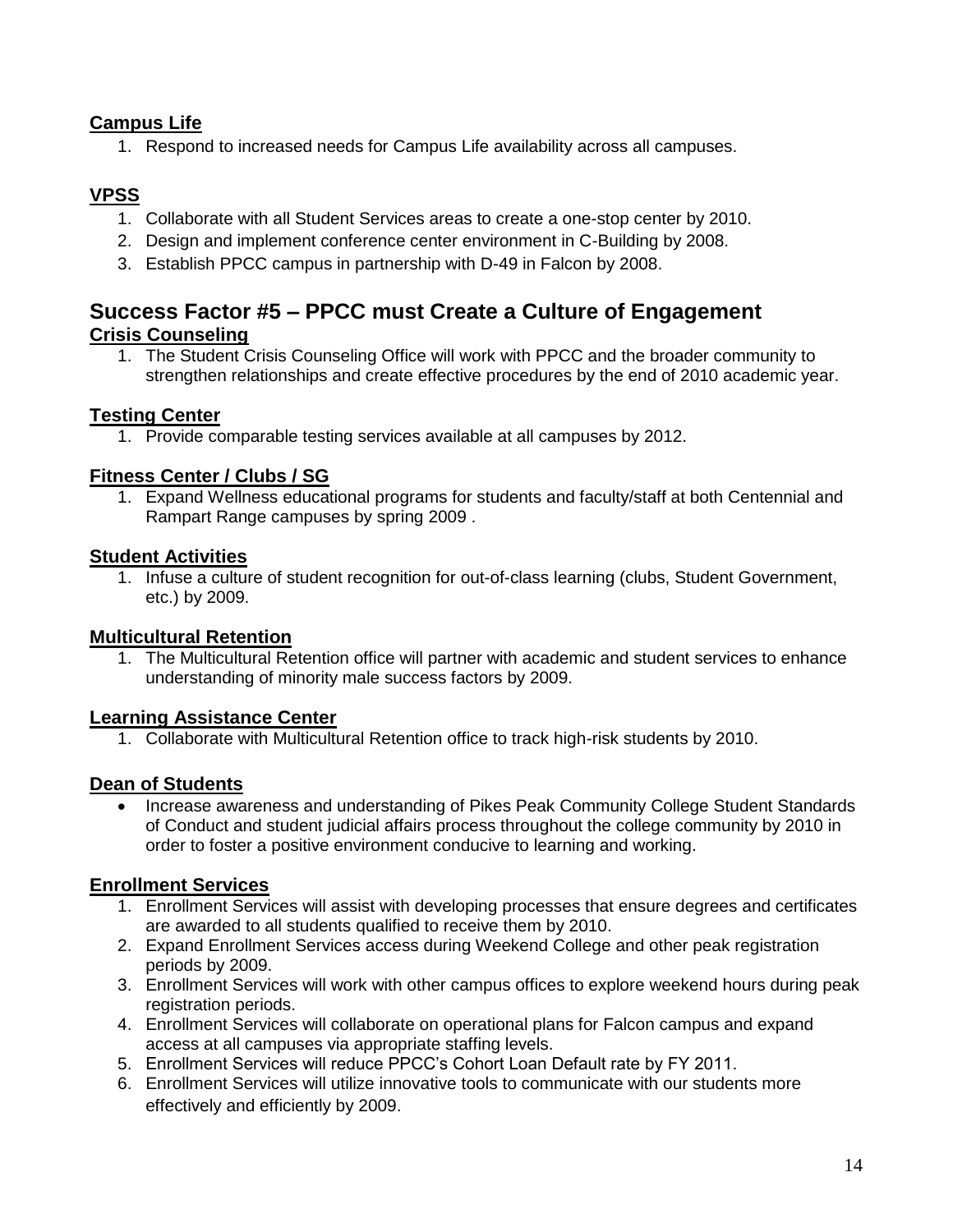7. Develop and use policies and procedures manual to ensure consistent services for students by 2009.

## **Campus Life**

1. Expand teambuilding and workshop menu for clubs, departments, and the college community.

## **VPSS**

1. Create an ésprit de corps and division identity for the Division of Student Services while functioning in a collaborative model across college divisions by the end of 2008.

## **Success Factor #6 – PPCC must Grow FTE in a Cost-Effective Manner Testing Center**

1. Expand access to GED testing by increasing site options by 2009.

#### **Child Development Centers**

1. The CDC will serve more PPCC students by increasing the number of classrooms that are open through the end of the 2010 academic year.

### **Fitness Center / Clubs / SG**

1. Offer more PED courses each fiscal year starting spring 2008.

### **OASIS**

1. Research and access additional funding/documentation resources and community partnerships for OASIS students by 2010.

### **SSS**

1. Improve retention and persistence each grant year (transfer, re-enrollment completion and graduation) of SSS participants

### **Multicultural Retention**

1. The Multicultural Retention Office will work with PPCC and other schools in the community to develop a stronger relationship for college, high school, elementary and youth organizations by 2009.

#### **Learning Assistance Center**

- 1. Collaborate with Multicultural Retention office to track high-risk students by 2010.
- 2. Increase student retention by expanding tutoring beyond "historically difficult" classes by 2009.

- 1. Positively impact FTE through prompt, efficient dispersal of Financial Aid funds by 2009.
- 2. Enrollment Services will assist with developing processes that ensure degrees and certificates are awarded to all students qualified to receive them by 2010.
- 3. Expand Enrollment Services access during Weekend College and other peak registration periods by 2009.
- 4. Enrollment Services will work with other campus offices to explore weekend hours during peak registration periods.
- 5. Enrollment Services will collaborate on operational plans for Falcon campus and expand access at all campuses via appropriate staffing levels.